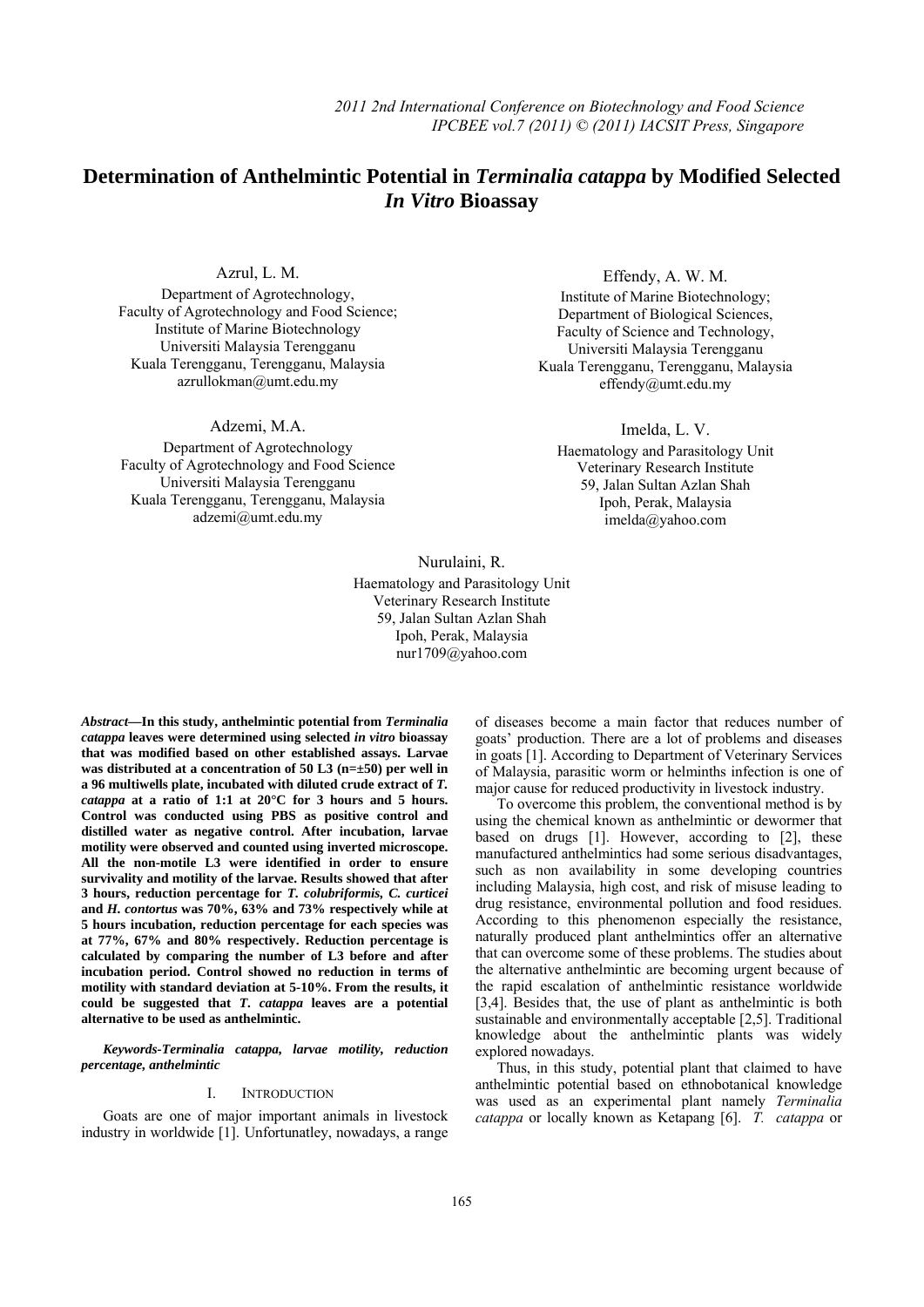locally known as Ketapang tree in Malaysia is a plant widely distributed on tropical and subtropical beaches [7]. This plant has a vast natural distribution in near marine-coastal area of the Indian Ocean, through tropical Asia, and into the Pacific Ocean. It extends from the Seychelles through India, the Andamans and adjacent islands, and throughout Southeast Asia (Myanmar, Thailand, the Malay Peninsula, Vietnam, Philippines, and Indonesia) to Papua New Guinea and northern Australia as far south as the Tropic of Capricorn [8]. The leaves of this plant have been used as a folk remedies in India and Philippine to treat dermatitis, helminthiasis and hepatitits [7]. From previous study, we know that this plant had severa hepatoprotective, anthelmintic and antiinflammatory. There are also few phytochemical research studies of this plant, focused on volatile and tannin [7]. bioactivities such as antioxidant,

Previous studies had described a range of *in vitro* tests that can be conducted to evaluate the anthelmintic efficacy of any potential plants. In this study, the preliminary modification was done to the larval motility assay [9]. The principles of the egg hatch assay [10] and larval migration test [11] wer e referred to study the eff ficacy of *Term minalia*  catappa leaves as natural anthelmintic against three targeted species of gastrointestinal nematode obtained from naturally infected Boer goats.

The objective of this study, is to determine the anthlemintic potential of this plant against three most important species of gastrointestinal nematode in ruminants which are *Haemonchus contortus*, colubriformis and Cooperia curticei. Modification was done to the selected anthelmintic bioassays that established before to give more choices of *in vitro* anthelmintic bioassays in the future. *, Trichostro ongylus* 

# II. MATERIALS AND METHODS

*T. catappa* leaves were freshly collected at the marinecoastal area of Kuala Terengganu beach, eastcoast of Peninsular Malaysia. The sampling process was conducted according to the correct agronomy practices. Drying process and followed by cutting process were done according to the FAO Protocol [10] and proceed to the next level until the crude powder of *T. catappa* was prepared. Crude powder was used in the anthelmintic bioassay with crude aqueous extract (CAE) form. The CAE was freshly prepared right before the bioassay was started.

For the targeted species of worms, the sample was obtained from the research centre was in mixture of species. Thus, the species differentiation must be done to differentiate the species and the percentage of each species was recorded. Then, each species was distributed  $(n=50)$  in each well in the 96-multiwells plate respectively, together with positive and negative control. The vehicle solution which is distilled water was used as a negative control while for the positive control, PBS solution was used. After the larvae (L3) were inserted into the well, it will be mixed up with the test and control solution. At every time of trial, two sets of well were prepared for each species as it have to incubated for two different incubation period, which is 3 hrs and 5 hrs. At the end of the incubation period, the well was taking out and being gently shaked to make sure the worms is not in dorman mode. Observation of motile and survived larvae was conducted using inverted microscope.

#### III. RESULTS

please close this template and download the file for A4 paper format called "CPS\_A4\_format". US-letter paper size. If you are using A4-sized paper,

A. Maintaining the Integrity of the Specifications

text. All margins, column widths, line spaces, and text fonts are prescribed; please do not alter them. You may note peculiarities. For example, the head margin in this template The template is used to format your paper and style the

#### Figure 1. The percentage of larvae differentiation based on species from the whole samples



Figure 2. Percentage of L3 reduction after incubation with CAE of *T*. *ca atappa* 

# IV. D DISCUSSION

observed under the microscope to identify their species. *T*. colubriformis is the most dominant species at 50% followed After larvae culture was done, L3 were collected and